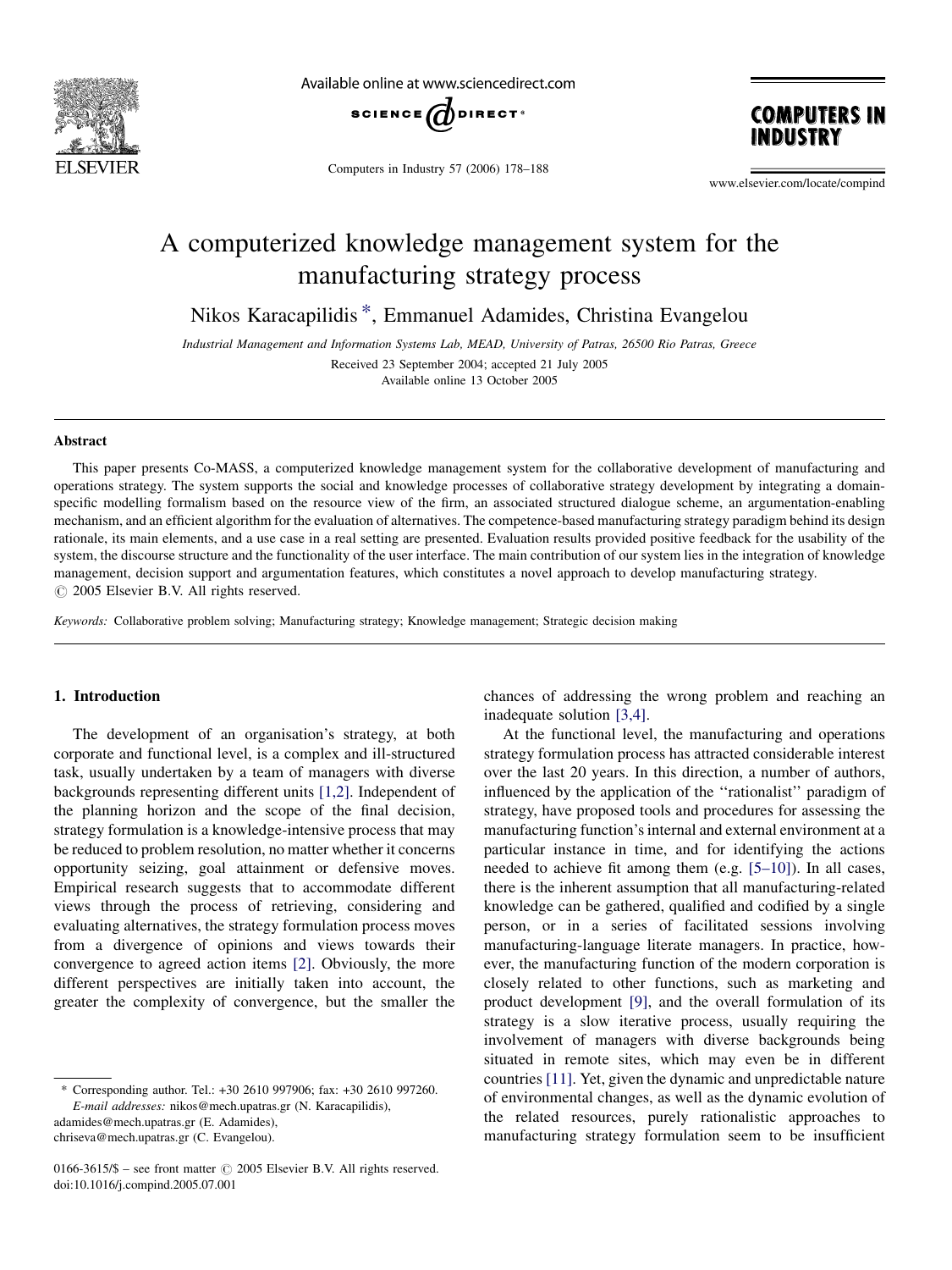[\[12\]](#page--1-0). In practice, it has been noticed that the manufacturing strategy process of successful firms is a mixture of rationalistic analysis and evolutionary sense-making, both becoming effective by an underlying processualist/learning perspective [\[13,14\].](#page--1-0)

This perspective to the manufacturing strategy process entails a different philosophical stance, as far as its design rationale and its leveraging mechanisms are concerned. The design objective is not only how to reach an agreed action plan efficiently, but it is of the same importance to consider the learning that occurs within the process. The latter requires a consideration of the way manufacturing strategists interact during decision making [\[15\].](#page--1-0) Towards this end, the intensions and the successful application of various ''soft-OR'' methods in diverse strategic domains (see, for instance, [\[16,17\]](#page--1-0)) suggest that the collective learning nature of the manufacturing strategy process can be greatly benefited by the collaborative development and manipulation of a structured problem model [\[18\]](#page--1-0). The model, whose ''formality'' may range from a structured problem-specific language to a mathematical formalism, can act as an intermediary or ''transitional object'' [\[19\]](#page--1-0) for knowledge elicitation and conversion.

To facilitate the collaborative and learning-enhancing manufacturing strategy process in multi-sited enterprises, we have developed collaborative manufacturing strategy system (Co-MASS), a model-driven knowledge management system that relies on internet technologies. Co-MASS supports the social and knowledge processes of the manufacturing strategy development process by integrating a domain-specific modelling formalism based on the resource view of the firm, an associated structured dialogue scheme with an argumentation enabling mechanism, and an efficient algorithm for the evaluation of alternative suggestions/models. The paper presents the manufacturing strategy perspective behind the system's design rationale, its knowledge representation schema and main modules, and a use case from its evaluation in a thirdparty pharmaceuticals manufacturer.

### 2. The competence perspective of manufacturing strategy

Manufacturing strategy is the pattern of decisions and related actions, of both structural and infrastructural nature, which determine the capability of a firm's manufacturing system and specify how it will operate to meet a set of manufacturing-related objectives, which are in turn consistent with the overall company objectives [\[20\]](#page--1-0). The *content* of manufacturing strategy refers to the structural decisions on facilities, production processes and sourcing, as well as to the infrastructural decisions on organisation, HR policies, production planning and control systems, and performance measurement. The manufacturing-related objectives are usually associated to cost, quality, speed, flexibility and dependability [\[14\]](#page--1-0).

The process of manufacturing strategy refers to the way the above decisions are made. As with business strategy, at the two extremes, this process may have the form of a purely rationalistic structured planning methodology, such as those described in [\[7,9\]](#page--1-0) and [\[20\]](#page--1-0), or it may be the result of a series of on-the-fly problem-(re)solving decisions of manufacturing issues and a set of organisational practices to make sense of them (emergent strategy). In the majority of cases, the firm's realized strategy is a mixture of the outcomes of both forms [\[14,21\].](#page--1-0) A systemic and holistic framework that integrates both perspectives is provided by the competence theory [\[22\]](#page--1-0). In this, organisational competence is the ability of an organisation to sustain coordinated deployments of resources and capabilities (assets) in ways that directly contribute to achieve its goals. The coordinated deployment of assets is governed by the company's (or function's) strategic logic, which represents the shared ideas of the people in the organisation about the nature of the organisation's goals, the assets required for achieving these goals, and the ways assets will be coordinated in pursuing these goals.

In the same perspective, which integrates the activity-based view of the value network [\[23\]](#page--1-0) with the resource-based view [\[24\]](#page--1-0), manufacturing's main objectives (cost, flexibility, dependability, speed, quality) and their associated performance measures at-large can be directly associated with manufacturing competences[\[20\].](#page--1-0) For example, a firm that can manufacture goods at low cost could be said to have a low-cost production competence. In the competence perspective, manufacturing strategy is the outcome of the shared beliefs (strategic logic) of its stakeholders, whose decisions and activities result in the accumulation of tangible (facilities, manufacturing processes, etc.) and intangible (knowledge, experience, etc.) resources. Companies obtain their competitiveness through the coevolution of activities and resources [\[25\]](#page--1-0). The combination of a specific set of assets, as well as their accumulation level, define at any instance not only the competitive position of the manufacturing function, but also the overall competitive position of the firm. In addition, the assets of a firm determine the range and the economics of the activities in which it can engage at any point in time [\[26\]](#page--1-0). Therefore, the current assets position of the firm plays an important role on the choice of the future competitive targets/objectives as specific resources augment or limit the decision space of future corporate strategies. For instance, a firm that has invested in capacity can easily adopt cost leadership strategies by building more capacity and by being supported by its infrastructural attributes (e.g. production planning and control systems), which have been tuned to large scale operations. However, the same firm will have a difficulty in adopting a mass-customization strategy after developing structural and infrastructural resources for mass production.

Based on the above, it becomes apparent that in the competence-based perspective, manufacturing strategy formulation is equivalent to a process of managing the loop formed between the perceived current state of the manufacturingrelated assets and a desired state, as perceived within the current context of its strategic logic. The main problem is that the different stakeholders of this functional strategy have different versions of strategic logic, which result in different organisational assessments and strategic objectives. Different percep-